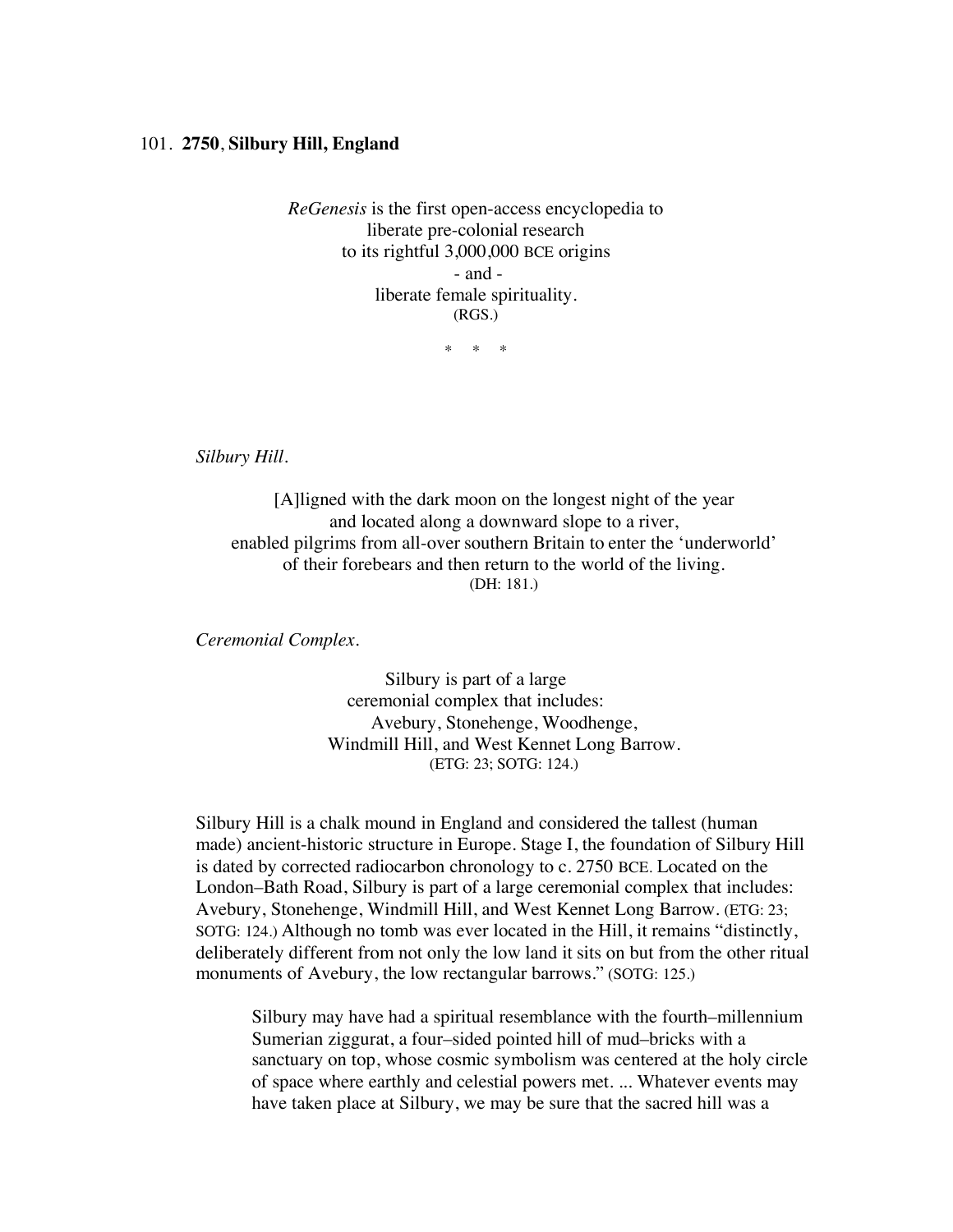practicing centre of a very complex mythology involving the Great Goddess (GS: 175).

The conical exterior of the hill lends itself more efficiently and impressively than any other contour, to a dignified ceremonial climbing march. This would justify the two puzzling causeways and explain why the western causeway is broader and higher than the other. It must have been the point of entry on a spiral path up the hill, and by following a double spiral course, hundreds of people could have spiraled up the hill in a long procession to arrive at the magical centre of the summit platform, and subsequently spiraled down again to leave by the narrower causeway without the descending worshippers crossing or interfering with those still going up. That processional marching was beloved by these ancient peoples is suggested by the later construction a short distance away of the great megalithic avenues of West Kennet and Beckhampton that are centered on the Avebury circles (GS: 175).

Further Silbury Hill research:

- Burl, Aubrey, Ed. *Rings of Stone: The Prehistoric Stone Circles of Britain and Ireland*. London, England: Francis Lincoln, 1979. (RS.)
- Dames, Michael. *The Silbury Treasure.* London, England: Thames and Hudson, 1976. (TST.)
- Devereux, Paul and Ian Thomson. *The Ley Hunter's Companion: Aligned Ancient Sites: A New Study with Field Guide and Maps.* London, England: Thames and Hudson, 1979. (LHC.)
- Devereux, Paul. *Shamanism and the Mystery Lines, Spirit Paths, Shape-Shifting and Out-of-Body-Travel.* St. Paul, MN: Llewellyn Pub. 1993. (SAM)
- Gimbutas, Marija Alseikaite. *The Civilization of the Goddess: The World of Europe*. San Francisco, CA: Harper, 1991. (COG.)
- \_\_\_\_\_*. The Living Goddesses*. Supplemented and Ed. by Miriam Robbins Dexter. Berkeley, CA: University of California Press, 1999. 99-111. Proof copy. (TLG.)
- Lubell, Winifred Milius. "Temples of the Great Goddess." *Heresies: A Feminist Publication on Art and Politics.* (Revised Edition). 2.1, Issue 5 (1982): 32-39. (TGG.)
- Meaden, George Terence. *The Goddess of Stones: The Language of the Megaliths*. London, England: Souvenir, 1991. (GS: 162-180.)
- Pitts, Mike. "The Henge Builders." *Archaeology* 61.1 (Jan.-Feb. 2008): 48- 55. (THB.)
- Ross, Anne. *Pagan Celtic Britain: Studies in Iconography and Tradition*. London, England: Routledge and Kegan Paul, 1968. (PCB.
- Streep, Peg. *Sanctuaries of the Goddess: The Sacred Landscapes and Objects.* Boston, MA: Bulfinch, 1994. (SOTG.)
- Thom, Alexander, et al. *Megalithic Rings*. BAR British Series. 81 (1980). (MR.)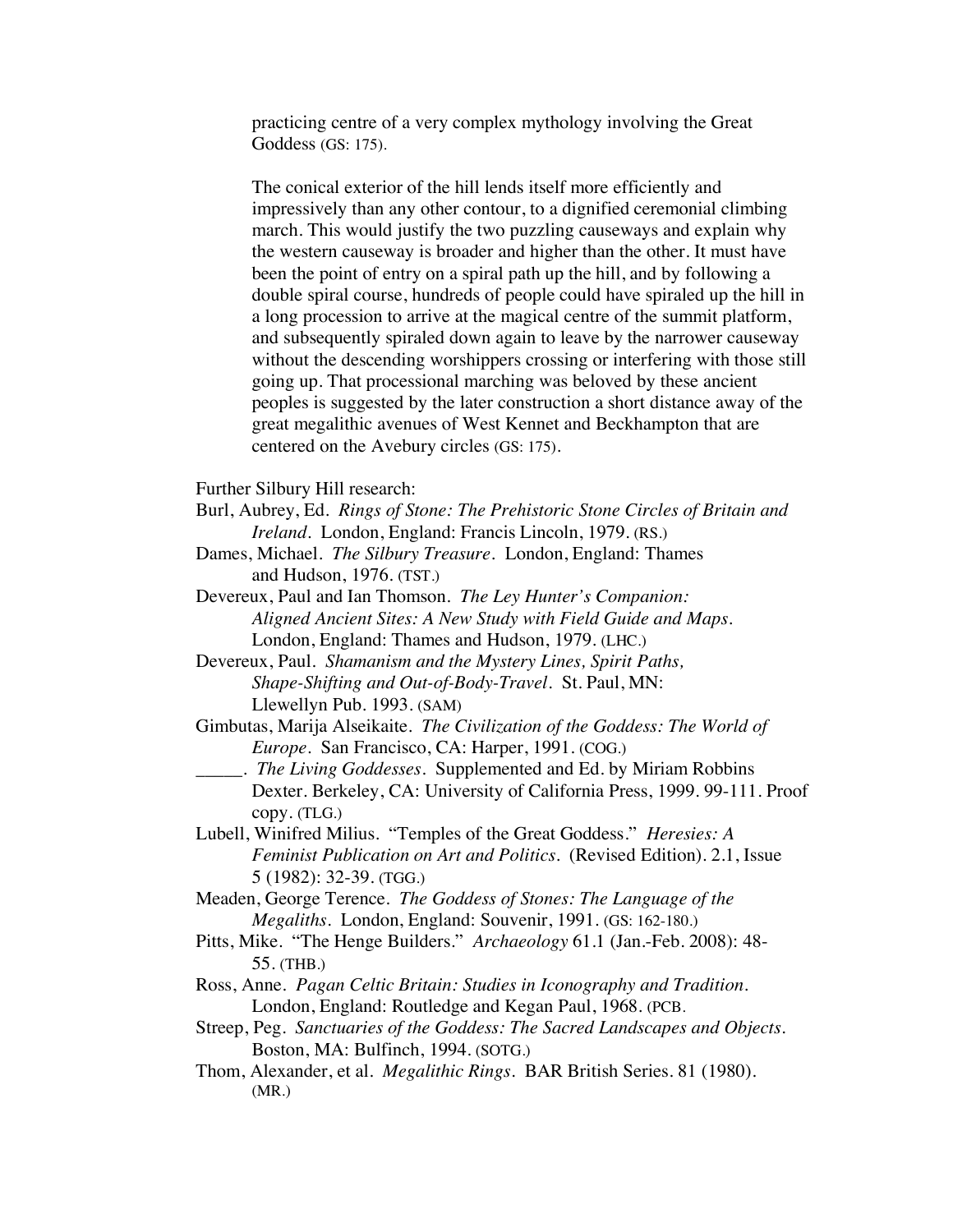Zink, David. *The Ancient Stones Speak: A Journey to the World's Most Mysterious Megalithic Sites*. London, England: Paddington Press, 1979. (ASS.)

Further labyrinth, labrys, spiral, and meander research: 30,000-25,000, Aurignacian Age; 3000, Founding of Troy; 2600-2000, Early Bronze Age, Crete, Chthonian; 2000-1450, Middle Bronze Age, Crete; 2000, Asherah; and 1450- 1260, Hattusa and Yazilikaya, Anatolia.

For a significant tomb with multiple spirals, see the Castelluccio tomb door #34 in *Re-Genesis* entry, 19<sup>th</sup> to 15<sup>th</sup> BCE, Castelluccio Culture. (RGS.)

IMAGE: SILBURY HILL, ENGLAND. PHOTO: © GSA. DESCRIPTION: SILBURY HILL, ENGLAND.

SLIDE LOCATION ENGLAND, SHEET 4, ROW 3, SLEEVE 1, SLIDE #11, BCE. CO\_ENG\_S4\_R3\_SL1\_S11.jpg SHOT ON LOCATION: SILBURY HILL, PHOTOGRAPHED FROM AVEBURY, WILTSHIRE, ENGLAND. NOTE 1: SILBURY IS PART OF A LARGE CEREMONIAL COMPLEX THAT INCLUDES: AVEBURY, STONEHENGE, WINDMILL HILL, AND WEST KENNET LONG BARROW. (ETG: 23; SOTG: 124.) (SOURCE: ENTRY ABOVE.)

NOTE 2: FIELDWORK PROJECT

FOR FURTHER RESEARCH AND IMAGES SEE:

RESOURCE: (MUSEUM ART RESOURCE.)

RESOURCE: (BRITISH MUSEUM: LONDON, ENGLAND.)

RESOURCE: (ARCHAEOLOGY, ARCHITECTURE & ART.)

IMAGE: CLOSE-UP OF STONEHENGE: SALISBURY PLAINS, ENGLAND. PHOTO: © GSA. DESCRIPTION: CLOSE-UP OF STONEHENGE. SLIDE LOCATION ENGLAND, SHEET 4, ROW 3, SLEEVE 2, SLIDE #7A, 3100-1000 BCE. CO\_ENG\_S4\_R3\_SL2\_S7A.jpg SHOT ON LOCATION: STONEHENGE: SALISBURY PLAINS, ENGLAND. NOTE 1: ACCORDING TO FRANK BATTAGLIA, STONEHENGE IS THE "PRODUCT OF MATRILINEAL SOCIAL ORGANIZATIONS DESCENDED FROM THE NEOLITHIC AND PRACTICING GODDESS RELIGION." (GR: 55-57.) NOTE 2: STONEHENGE IS PART OF A LARGE CEREMONIAL COMPLEX THAT INCLUDES: AVEBURY, SILBURY, WOODHENGE, WINDMILL HILL, AND WEST KENNET LONG BARROW. (ETG: 23; SOTG: 124.) NOTE 3: FIELDWORK PROJECT 1997.

IMAGE: SOLSTICE ORIENTED STONEHENGE: SALISBURY PLAINS, ENGLAND. PHOTO: © GSA. DESCRIPTION: AERIAL VIEW OF SOLSTICE ORIENTED STONEHENGE.

SLIDE LOCATION ENGLAND, SHEET 4, ROW 2, SLEEVE 3, SLIDE #**23**, 3100-1000 BCE. CO\_ENG\_S4\_R2\_SL3\_S23.jpg

SHOT ON LOCATION: STONEHENGE: SALISBURY PLAINS, ENGLAND. NOTE 1: ACCORDING TO FRANK BATTAGLIA, STONEHENGE IS THE "PRODUCT OF MATRILINEAL SOCIAL ORGANIZATIONS DESCENDED FROM THE NEOLITHIC AND PRACTICING GODDESS RELIGION" (GR: 55-57; RGS). NOTE 2: STONEHENGE IS PART OF A LARGE CEREMONIAL COMPLEX THAT

INCLUDES: AVEBURY, SILBURY, WOODHENGE, WINDMILL HILL, AND WEST KENNET LONG BARROW. (ETG: 23; SOTG: 124.) NOTE 3: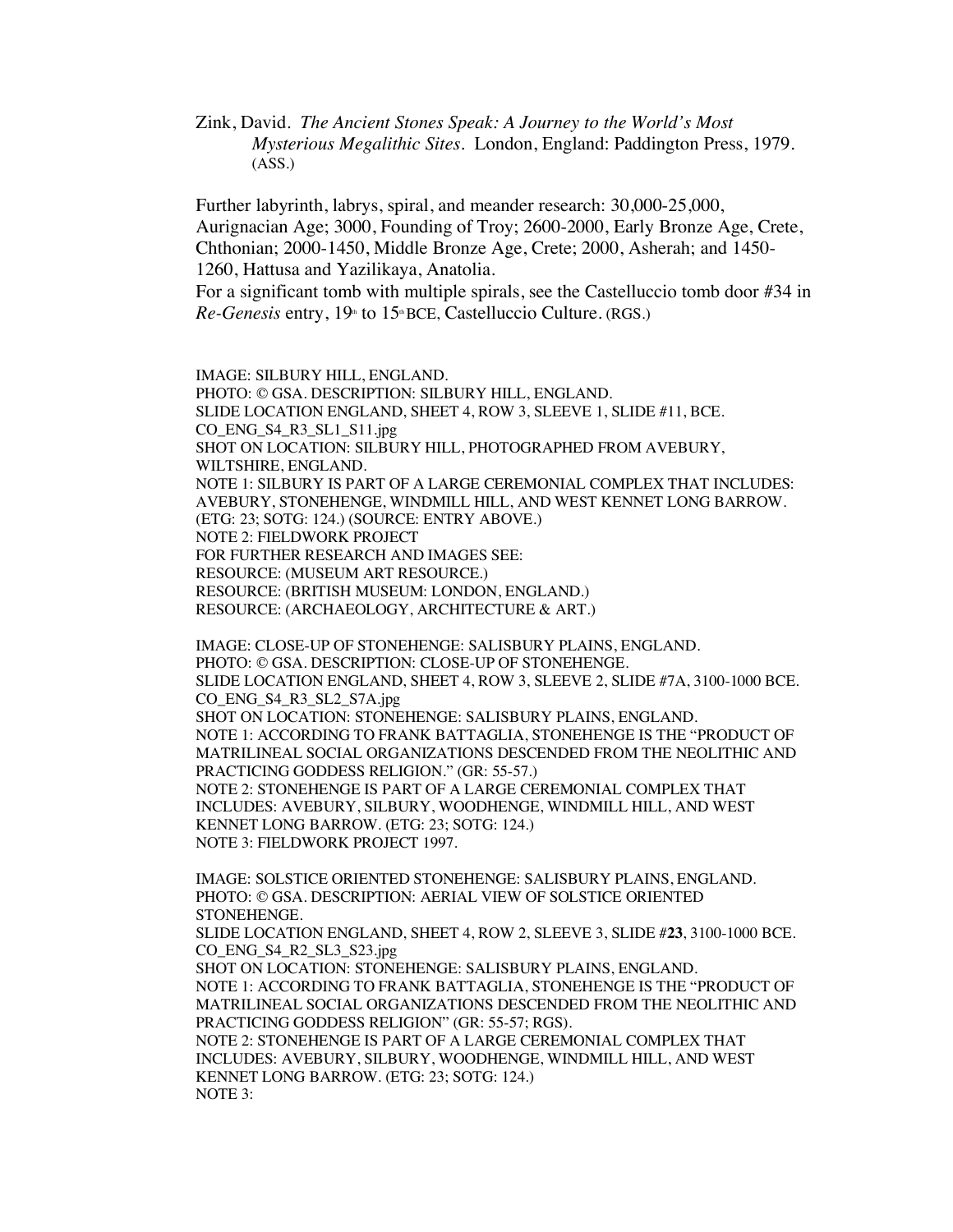FOR RE-GENESIS RESEARCH ON OTHER BCE EAST FACING TEMPLE-TOMB ENTRIES THAT ARE LIT AT THE SOLSTICES: 4000-3500 GAVRINIS, BRITTANY, FRANCE; 3500-3200, KNOWTH, IRELAND; 3200, NEWGRANGE, IRELAND (SEE 3200, IRISH NEOLITHIC ENTRY); 3100, STONEHENGE, ENGLAND; 2500, WEST KENNET LONG BARROW, ENGLAND; 1490-1468, HATSHEPSUT TEMPLE, EGYPT; 1290-1223, ABU SIMBEL, EGYPT; AND CHACO CANYON, NEW MEXICO (RGS). (RGS: 3100, STONEHENGE, ENGLAND).

NOTE 4: FIELDWORK PROJECT 1997.

IMAGE: SOLSTICE ORIENTED WEST KENNET TEMPLE TOMB: WILTSHIRE, ENGLAND.

PHOTO: © GSA. DESCRIPTION: ENTRANCE TO WEST KENNET LONG BARROW TEMPLE TOMB, WILTSHIRE, ENGLAND.

SLIDE LOCATION ENGLAND, SHEET 4, ROW 4, SLEEVE 3, SLIDE #261, 2500 BCE. CO\_ENG\_S4\_R4\_SL3\_S261.jpg

SHOT ON LOCATION: WEST KENNET TEMPLE TOMB: WILTSHIRE, ENGLAND. NOTE 1: WEST KENNET IS PART OF A LARGE CEREMONIAL COMPLEX THAT INCLUDES: STONEHENGE, AVEBURY, SILBURY, WOODHENGE, WINDMILL HILL, AND WEST KENNET LONG BARROW. (TG: 23; SOTG: 124.) NOTE 2:

FOR RE-GENESIS RESEARCH ON OTHER BCE EAST FACING TEMPLE–TOMB ENTRIES THAT ARE LIT AT THE SOLSTICES: 4000-3500 GAVRINIS, BRITTANY, FRANCE; 3500-3200, KNOWTH, IRELAND; 3200, NEWGRANGE, IRELAND (SEE 3200, IRISH NEOLITHIC ENTRY); 3100, STONEHENGE, ENGLAND; 2500, WEST KENNET LONG BARROW, ENGLAND; 1490-1468, HATSHEPSUT TEMPLE, EGYPT; 1290-1223, ABU SIMBEL, EGYPT; AND CHACO CANYON, NEW MEXICO (RGS). (RGS: 3100, STONEHENGE, ENGLAND).

NOTE 3: FIELDWORK PROJECT 1989. PHOTO NOTE: ILLUSTRATOR, CHRISI KARVONIDES' TEAM.

IMAGE: SOLSTICE ORIENTED WOODHENGE CIRCLE: SALISBURY PLAINS, ENGLAND.

IMAGE © GSA. DESCRIPTION: SOLSTICE ORIENTED WOODHENGE CIRCLE, ENGLAND.

SLIDE LOCATION , SHEET , ROW , SLEEVE , SLIDE # , BCE. SHOT ON LOCATION: WOODHENGE CIRCLE: SALISBURY PLAINS, ENGLAND. NOTE 1:

THE WOODHENGE CIRCLE IS LOCATED IN THE SALISBURY PLAINS, TWO MILES NORTHEAST ON THE AMESBURY TO MARLBOROUGH ROAD (TOL: 63). IT OVERLOOKS AND IS CONTEMPORANEOUS WITH STONEHENGE. WOODHENGE LIKE STONEHENGE IS ALSO ORIENTED TO THE SOLSTICES (RGS).

NOTE 2: WOODHENGE IS PART OF A LARGE CEREMONIAL COMPLEX THAT INCLUDES: AVEBURY, SILBURY, STONEHENGE, WINDMILL HILL, AND WEST KENNET LONG BARROW. (ETG: 23; SOTG: 124.) NOTE 3:

FOR RE-GENESIS RESEARCH ON OTHER BCE EAST FACING TEMPLE-TOMB ENTRIES THAT ARE LIT AT THE SOLSTICES: 4000-3500 GAVRINIS, BRITTANY, FRANCE; 3500-3200, KNOWTH, IRELAND; 3200, NEWGRANGE, IRELAND (SEE 3200, IRISH NEOLITHIC ENTRY); 3100, STONEHENGE, ENGLAND; 2500, WEST KENNET LONG BARROW, ENGLAND; 1490-1468, HATSHEPSUT TEMPLE, EGYPT; 1290-1223, ABU SIMBEL, EGYPT; AND CHACO CANYON, NEW MEXICO (RGS). (RGS: 3100, STONEHENGE, ENGLAND).

PHOTO NOTE: ILLUSTRATION TBD: CHRISI KARVONIDES' TEAM. NOTE 5: FIELDWORK PROJECT 1980-1998.